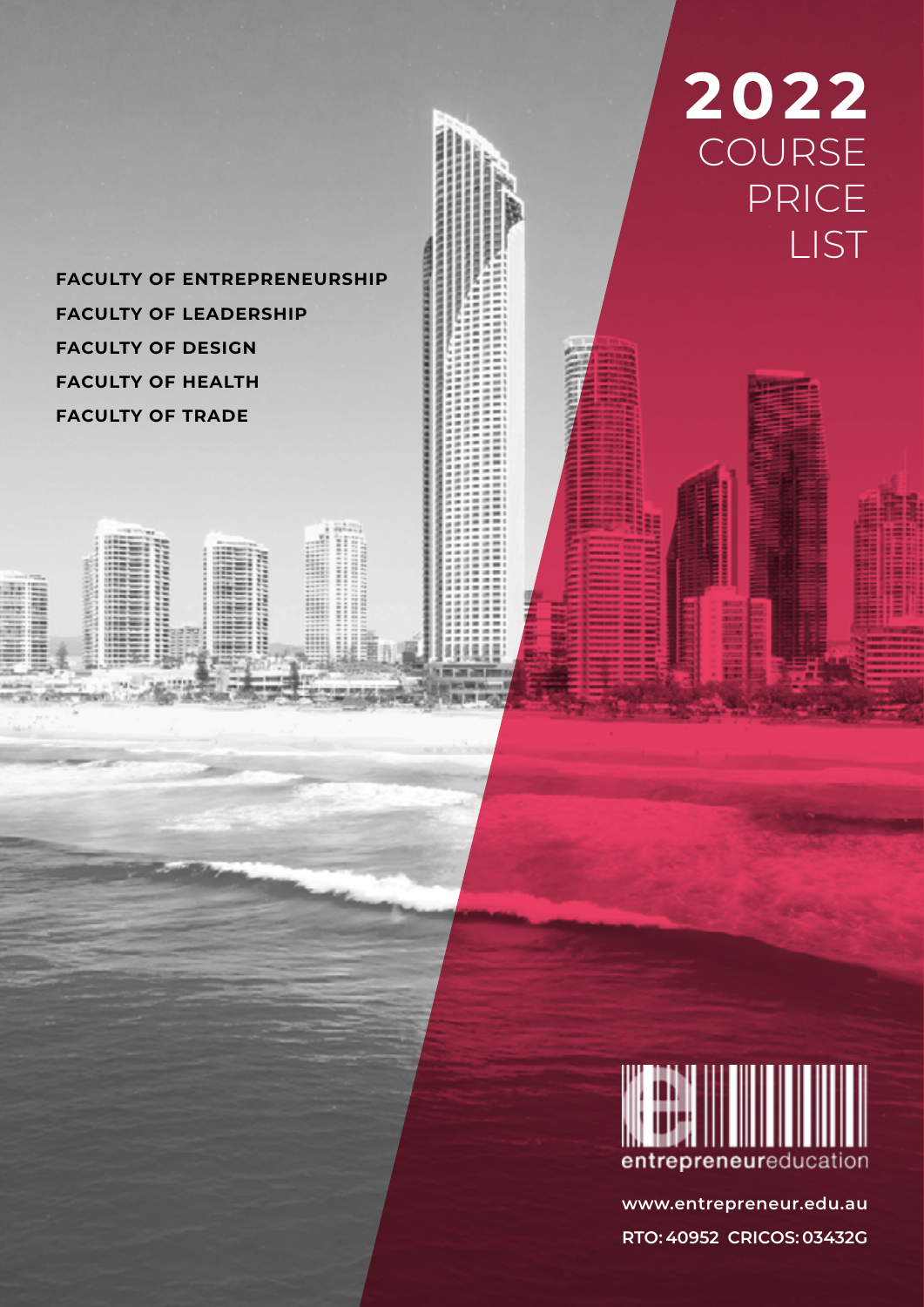## **2022 COURSE PRICE LIST**



FACULTY OF ENTREPRENEURSHIP BSB30120 CERTIFICATE III IN BUSINESS (CRICOS course code: 104997G) WEEKS: 20 weeks TUITION: \$3,000 BSB40120 CERTIFICATE IV IN BUSINESS (CRICOS course code: 104993M) WEEKS: 38 weeks TUITION: \$6,000 BSB50120 DIPLOMA OF BUSINESS (CRICOS course code: 104998F) WEEKS: 58 weeks TUITION: \$10,000

| FACULTY OF LEADERSHIP                                  |          |          |
|--------------------------------------------------------|----------|----------|
| BSB50420 DIPLOMA OF LEADERSHIP AND MANAGEMENT          | WEEKS:   | TUITION: |
| (CRICOS course code: 104264M)                          | 58 weeks | \$11,000 |
| BSB50820 DIPLOMA OF PROJECT MANAGEMENT                 | WEEKS:   | TUITION: |
| (CRICOS course code: 104064H)                          | 58 weeks | \$12,000 |
| BSB60420 ADVANCED DIPLOMA OF LEADERSHIP AND MANAGEMENT | WEEKS:   | TUITION: |
| (CRICOS course code: 104999E)                          | 58 weeks | \$12,000 |

| <b>FACULTY OF DESIGN</b>                                   |          |          |
|------------------------------------------------------------|----------|----------|
| CUA41120 CERTIFICATE IV IN PHOTOGRAPHY AND DIGITAL IMAGING | WEEKS:   | TUITION: |
| (CRICOS course code: 106531C)                              | 38 weeks | \$10,500 |
| CUA50920 DIPLOMA OF PHOTOGRAPHY AND DIGITAL IMAGING        | WEEKS:   | TUITION: |
| (CRICOS course code: 106532B)                              | 58 weeks | \$15,000 |
| CUA40720 CERTIFICATE IV IN DESIGN                          | WEEKS:   | TUITION: |
| (CRICOS course code: 105798F)                              | 40 weeks | \$10,000 |
| CUA50720 DIPLOMA OF GRAPHIC DESIGN                         | WEEKS:   | TUITION: |
| (CRICOS course code: 105827F)                              | 54 weeks | \$15,000 |
| CUA60320 ADVANCED DIPLOMA OF GRAPHIC DESIGN                | WEEKS:   | TUITION: |
| (CRICOS course code: 106533A)                              | 74 weeks | \$23,000 |
| BSB40820 CERTIFICATE IV IN MARKETING AND COMMUNICATION     | WEEKS:   | TUITION: |
| (CRICOS course code: 104995J)                              | 38 weeks | \$6,000  |
| BSB50620 DIPLOMA OF MARKETING AND COMMUNICATION            | WEEKS:   | TUITION: |
| (CRICOS course code: 104996H)                              | 58 weeks | \$11,000 |
| BSB60520 ADVANCED DIPLOMA OF MARKETING AND COMMUNICATION   | WEEKS:   | TUITION: |
| (CRICOS course code: 105000E)                              | 58 weeks | \$12,000 |

| FACULTY OF HEALTH                   |          |          |
|-------------------------------------|----------|----------|
| SIS30315 CERTIFICATE III IN FITNESS | WEEKS:   | TUITION: |
| (CRICOS course code: 096773E)       | 30 weeks | \$9.500  |
| SIS40215 CERTIFICATE IV IN FITNESS  | WEEKS:   | TUITION: |
| (CRICOS course code: 096774D)       | 54 weeks | \$14,250 |

| FACULTY OF TRADE                                    |                    |          |
|-----------------------------------------------------|--------------------|----------|
| CPC31320 CERTIFICATE III IN WALL AND FLOOR TILING   | WEEKS:             | TUITION: |
| (CRICOS course code: 103802J)                       | 93 weeks           | \$24,000 |
| CPC30620 CERTIFICATE III IN PAINTING AND DECORATING | WFFKS <sup>.</sup> | TUITION: |
| (CRICOS course code: 104994K)                       | 93 weeks           | \$24,000 |

L1-4 Chevron Renaissance, 3240 Surfers Paradise Blvd, Surfers Paradise, 4217 www.entrepreneur.edu.au | info@entrepreneur.edu.au | +61 7 55 386 569 RTO: 40952 | CRICOS: 03432G | ABN: 16 165 904 496